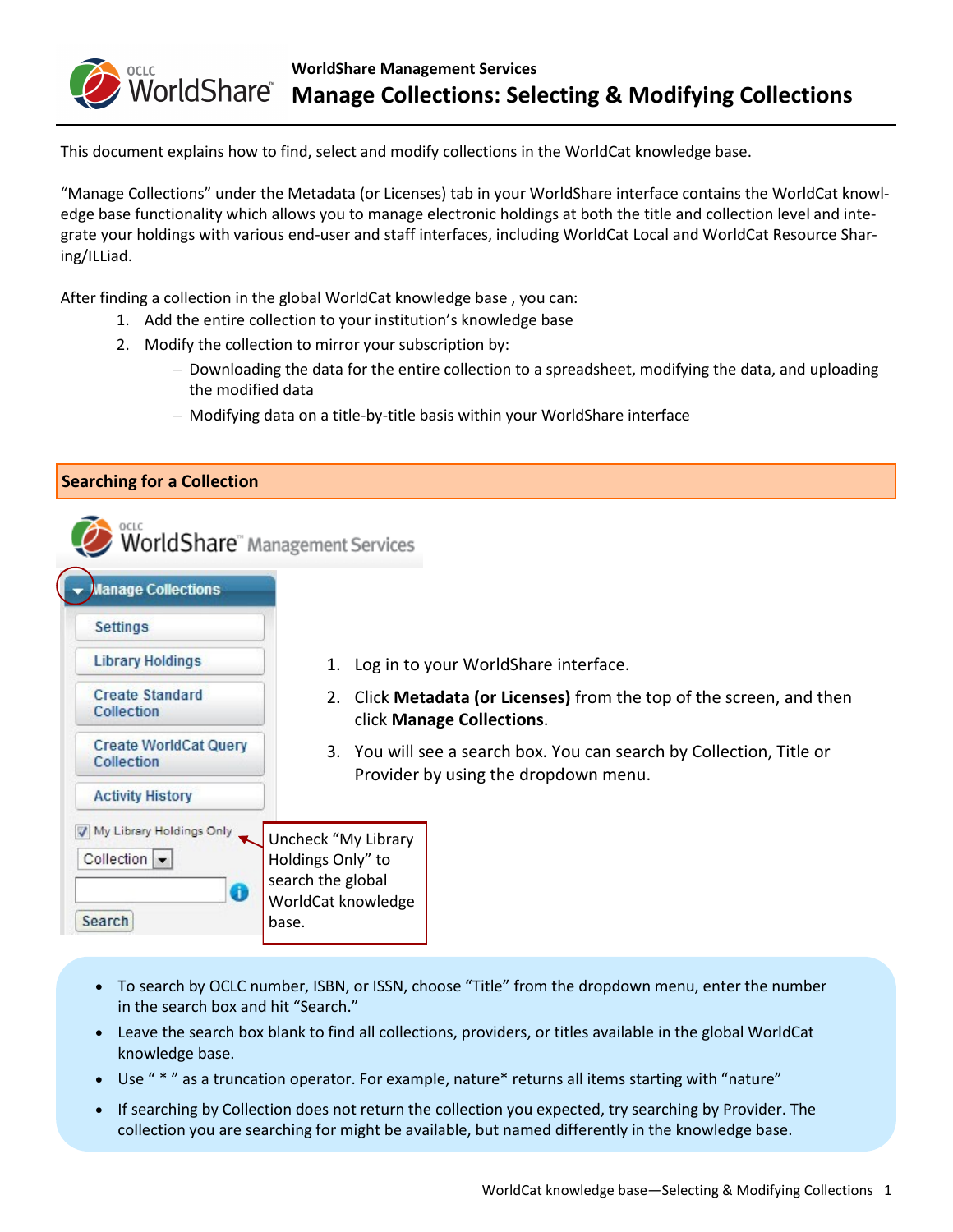## **Understanding your Search Results: Non-Customizable and Customizable Collections**

After searching for a collection, you will see a list of results that include the collection name, the provider, the number of titles in the collection and button to select the entire collection.

## **Each collection will be marked "Customizable" or "Non-Customizable":**



Click the name of the collection to view a list of titles in the collection. If the collection is Non-Customizable, you **cannot** edit the title details. You can only select the collection as it is represented.

#### **Selecting an Entire Collection**

To select an entire collection as it is represented in the global WorldCat knowledge base, simply click the "Select Collection" button. This selects the entire collection.



After clicking "Select Collection," the message "Locked for Indexing" will appear while the titles are added to your knowledge base.

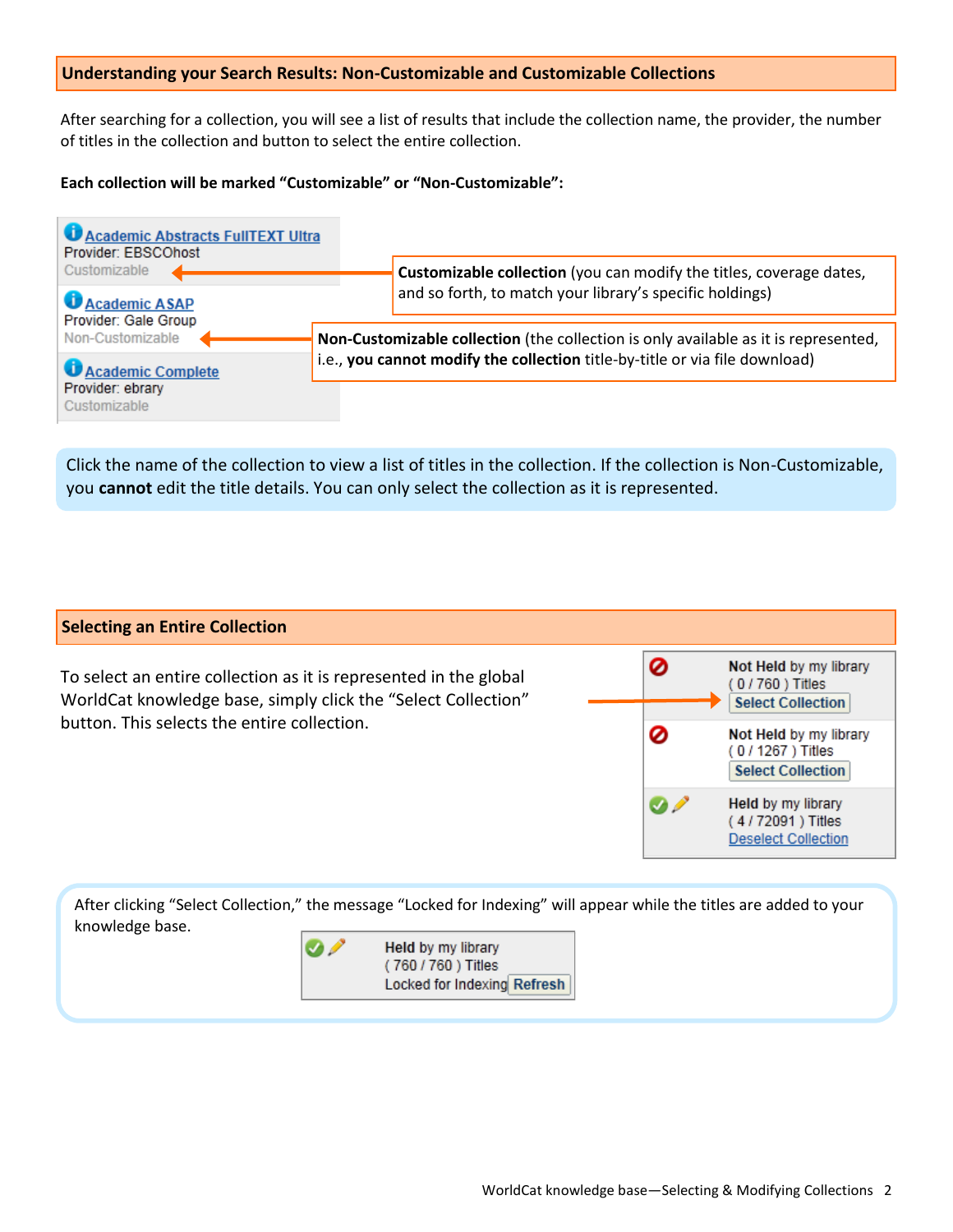## **Modifying a Collection via File Download**

If you have a large collection to modify, find the collection in the Manage Collections section of the Metadata (or Licenses) module and download the data for the entire collection. Use a spreadsheet to modify the data to match your library's holdings. If you have a small collection to revise, it might be easier to modify the data for those titles on a titleby-title basis (See Page 8).

### **Section 1: Selecting and downloading a file**

- Log in to your WorldShare interface.
- Click **Metadata (or Licenses)** from the top of the screen, and then click **Manage Collections**.
- Search for your collection (Uncheck/check "My Library Holdings Only" as appropriate for your search). Click on the name of the collection.
- Using the drop-down menu that reads "More Actions," select "Download Available." This will download all available titles so that you can modify the details in a spreadsheet to match your subscription.





If your collection data includes Non-Latin/Non-Roman characters, use "UTF-16LE (Unicode Text/Excel)" as the File encoding to download the file. Save your file as Unicode Text .txt in MS Excel before uploading the file back to the WorldShare interface.

The file you download will be a .txt file. However, to work with the data, you will need to copy the data into a spreadsheet. Follow these instructions:

- Open your .txt file in Notepad.
- Go to **Edit Select All** to copy the entire selection.
- Open Microsoft Excel. Click in the first cell of the spreadsheet, and then right click and paste.
- The content of the .txt file will populate the spreadsheet in KBART format.

If you have a spreadsheet or holdings information from your provider, you are ready to modify the file by deleting titles that are not part of your subscription, changing coverage information, etc. See the following sections for help.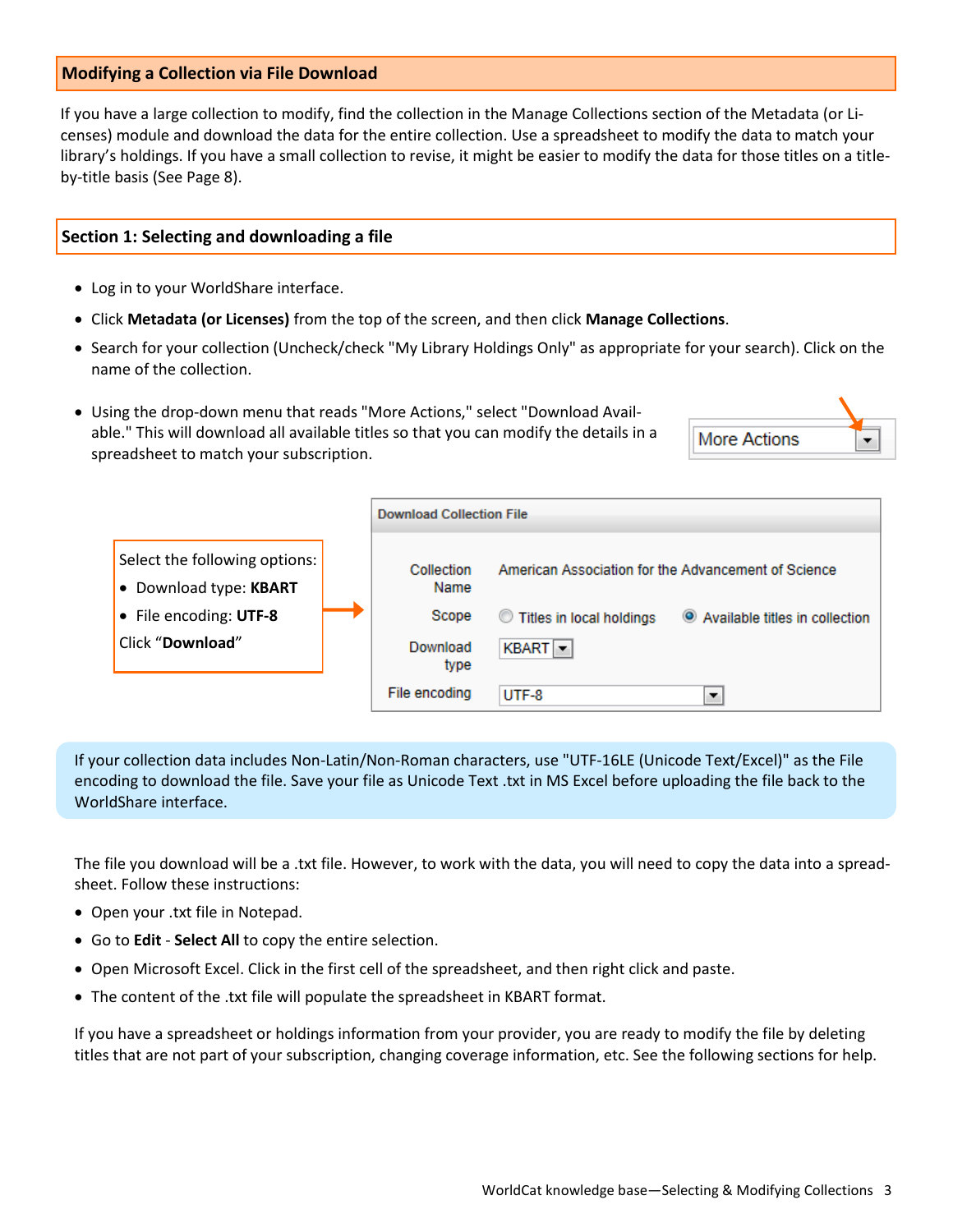# **Section 2: Deleting titles that are not part of your subscription**

- Delete the rows containing the titles/data that are not part of your subscription. You'll need to compare the spreadsheet you've downloaded with a list of titles held from your provider.
- Use "select" as the value for all of the rows that remain in the ACTION column. (You will need to change the value from "raw".)
	- Using "select" ensures that OCLC will not change the number of titles in the collection, but will update URLs, coverage, etc., for your title list when that information is updated by the provider.
	- See Section 7, "ACTION Column Values" for additional information about the ACTION column.

VLOOKUP is a popular function in Excel that librarians can use to match data in columns in two different spreadsheets. This function, along with the Sort function in Excel, can save you time when modifying collection data downloaded from your WorldShare interface to match a spreadsheet of holdings from your provider.

 Learn more about VLOOKUP at http://office.microsoft.com with a [VLOOKUP Tutorial](http://office.microsoft.com/en-us/excel-help/overview-RZ101862716.aspx?CTT=1§ion=1) or refresh your memory with the [VLOOKUP Quick Reference Card.](http://office.microsoft.com/en-us/excel-help/quick-reference-card-RZ101862716.aspx?CTT=1§ion=10&mode=print)

### **Section 3: Modifying coverage information**

- Modify the coverage data to reflect your subscription.
- Use only those fields that apply. If you have only year and month, use **yyyy-mm**; If you have only a year, use **yyyy**.
- Cells with coverage data with specific **days** must be formatted: **yyyy-mm-dd**. See below for how to set the date format in Excel. Find more formatting information at [http://www.uksg.org/kbart/s5/guidelines/data\\_fields](http://www.uksg.org/kbart/s5/guidelines/data_fields)



- Place the value "covoverlay" in the rows in the ACTION column where you have made coverage changes.
- If there are rows where you did not make any changes, place "select" in those rows in the ACTION column. See Section 7, "ACTION Column Values" for additional information about the ACTION column.

#### **See Page 7 for more information on ACTION column values….**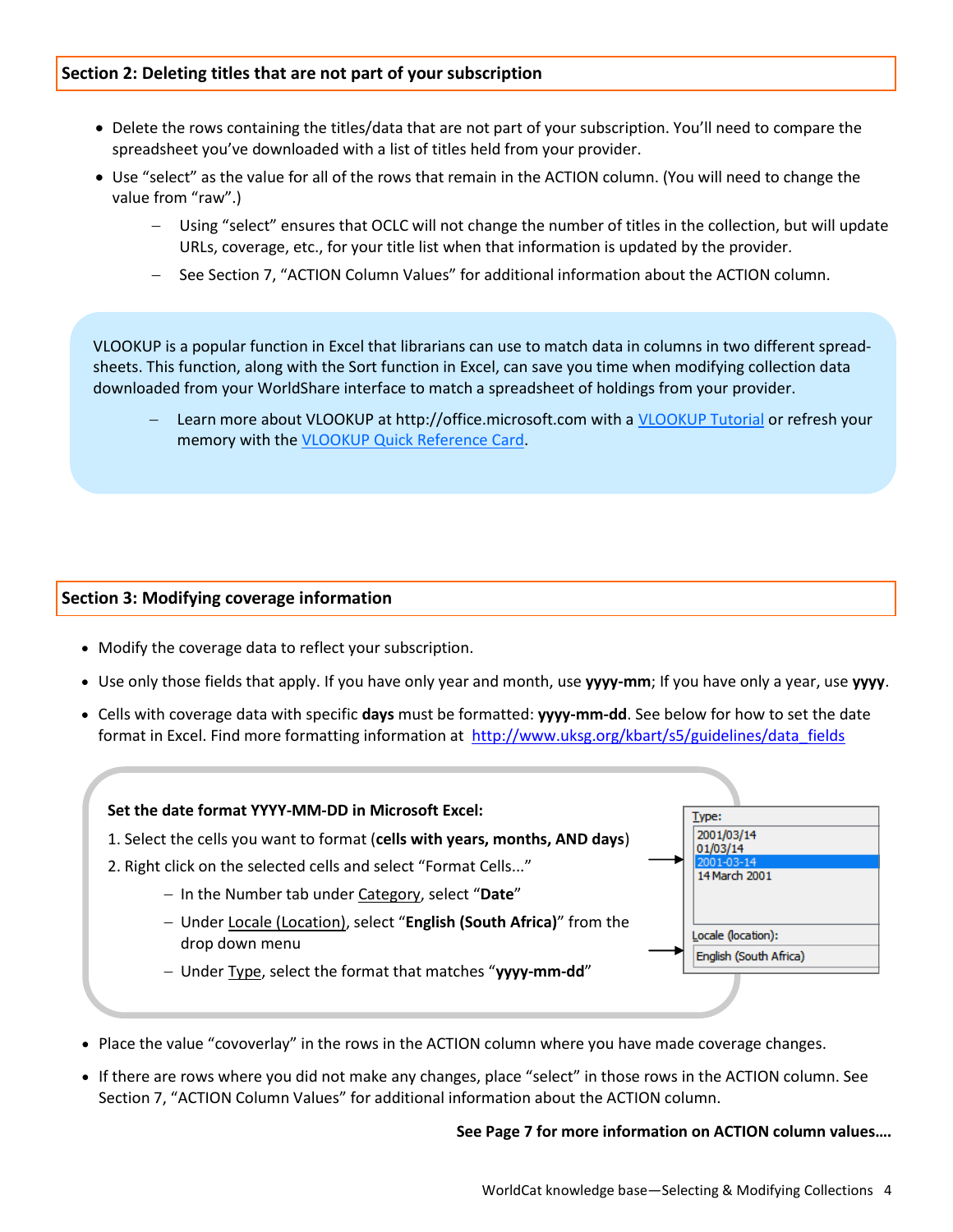### **If your coverage is to present, leave the following columns blank:**

| date last issue online | (date of the last issue available online)    |
|------------------------|----------------------------------------------|
| num last vol online    | (number of the last volume available online) |
| num_last issue online  | (number of the last issue available online)  |

#### **Multiple coverage ranges**

To represent multiple coverage ranges for a title you must copy or create a new row for each coverage range you want to represent. All the KBART column values for those title rows should match except those representing the coverage dates. Also notice that each title has been assigned a unique oclc\_entry\_id – this must match for the coverage ranges to be combined.

|        | publication title                                      | print identifier | online identifier |            | date first issue onlinum first vol online | num first issue online |  |  |  |
|--------|--------------------------------------------------------|------------------|-------------------|------------|-------------------------------------------|------------------------|--|--|--|
|        | Papers of the British School at Rome                   | 0068-2462        | 2045-239X         | 2008/11/01 |                                           |                        |  |  |  |
|        | Journal of Institutional Economics                     | 1744-1374        | 1744-1382         | 2005/06/01 |                                           |                        |  |  |  |
|        | Primary Health Care Research and Development 1463-4236 |                  | 1477-1128         | 2000/01/01 |                                           |                        |  |  |  |
|        | Studies in American Political Development              | 0898-588X        | 1469-8692         | 1998/04/01 |                                           |                        |  |  |  |
| 6      | Studies in American Political Development              | 0898-588X        | 1469-8692         | 2003/06/01 | 34                                        |                        |  |  |  |
|        |                                                        |                  |                   |            |                                           |                        |  |  |  |
| 8      |                                                        |                  |                   |            |                                           |                        |  |  |  |
| $\sim$ |                                                        |                  |                   |            |                                           |                        |  |  |  |
|        |                                                        |                  |                   |            |                                           |                        |  |  |  |
|        | Notice all KBART column values are matched for         |                  |                   |            |                                           |                        |  |  |  |

"Studies in American Political Development" except those related to the title's coverage range.

Represent embargoes/coverage with a moving wall in a column with the label: embargo\_info

- Examples of the format are as follows: P1Y, R180D, P6M and R10Y;P30D
- Find more information at [http://www.uksg.org/kbart/s5/guidelines/data\\_fields#embargo](http://www.uksg.org/kbart/s5/guidelines/data_fields#embargo)

### **Section 4: Modifying other information (other than titles or coverage)**

If you modify data (other than by deleting titles or changing coverage) and do not want OCLC to overwrite that information as we receive updated information from the data provider, use the value "overlay" in the ACTION column for those rows.

If there are rows where you do not make any changes, use "select" for those rows in the ACTION column. See Section 7, "ACTION Column Values" for additional information about the ACTION column.

| <b>DO NOT</b> change information in these columns: |                    |               |  |  |
|----------------------------------------------------|--------------------|---------------|--|--|
| oclc collection name                               | oclc collection id | oclc entry id |  |  |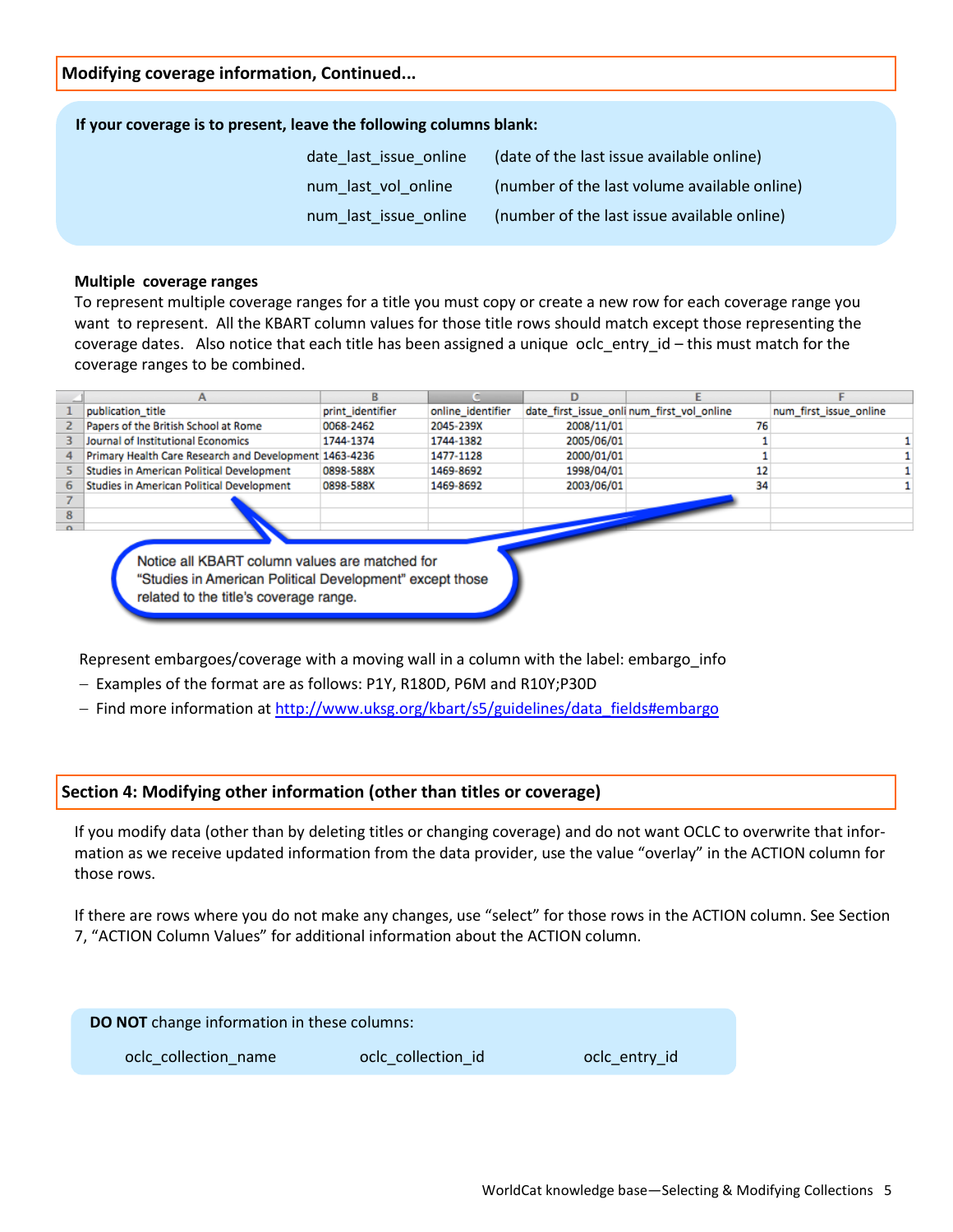## **Section 5: Saving your file**

Excel files (.xls) or (.xlsx) will NOT upload correctly. When you have finished modifying your data, save your spreadsheet as a tab delimited text file (.txt). In Excel:

- Go to File, "Save As..."
- Choose **Text (Tab Delimited) .txt** from the dropdown menu.

File name: ModifiedAcademicASAP.txt Save as type: Text (Tab delimited) (\*.txt) <

Remember what you named the file and where you saved it.

#### **Section 6: Uploading your file to your knowledge base**

- 1. Log in to your WorldShare interface.
- 2. Click **Metadata (or Licenses)** from the top of the screen, and then click **Manage Collections**.
- 3. Search for the collection and open it.
- 4. Using the drop-down menu that reads "More Actions," select "Upload file."

**More Actions** ▼

| <b>Upload Collection File</b> |                                                                | ×                                                                                                          |
|-------------------------------|----------------------------------------------------------------|------------------------------------------------------------------------------------------------------------|
| Collection<br>Name            | American Association for the Advancement of Science            | Set "Type of Upload" to Update<br>changes only or Replace holdings<br>in collection. If you are attempting |
| Type of<br>Upload             | Replace holdings in collection<br><b>O</b> Update changes only | to delete titles from the collection<br>you must use the replace function.                                 |
| File encoding<br>Filename     | UTF-8<br>Browse                                                | Leave the "File encoding" set at<br>$UTF-8.$                                                               |
|                               | <b>Upload</b>                                                  | <b>Close</b>                                                                                               |
|                               | Browse for your .txt file and click upload.                    |                                                                                                            |

If your collection data includes Non-Latin/Non-Roman characters, save your file as Unicode Text .txt in MS Excel and use "UTF-16LE (Unicode Text/Excel)" when you upload the .txt file in the OCLC interface.

Click **Activity History** under **Manage Collections** to check on the status of your file upload.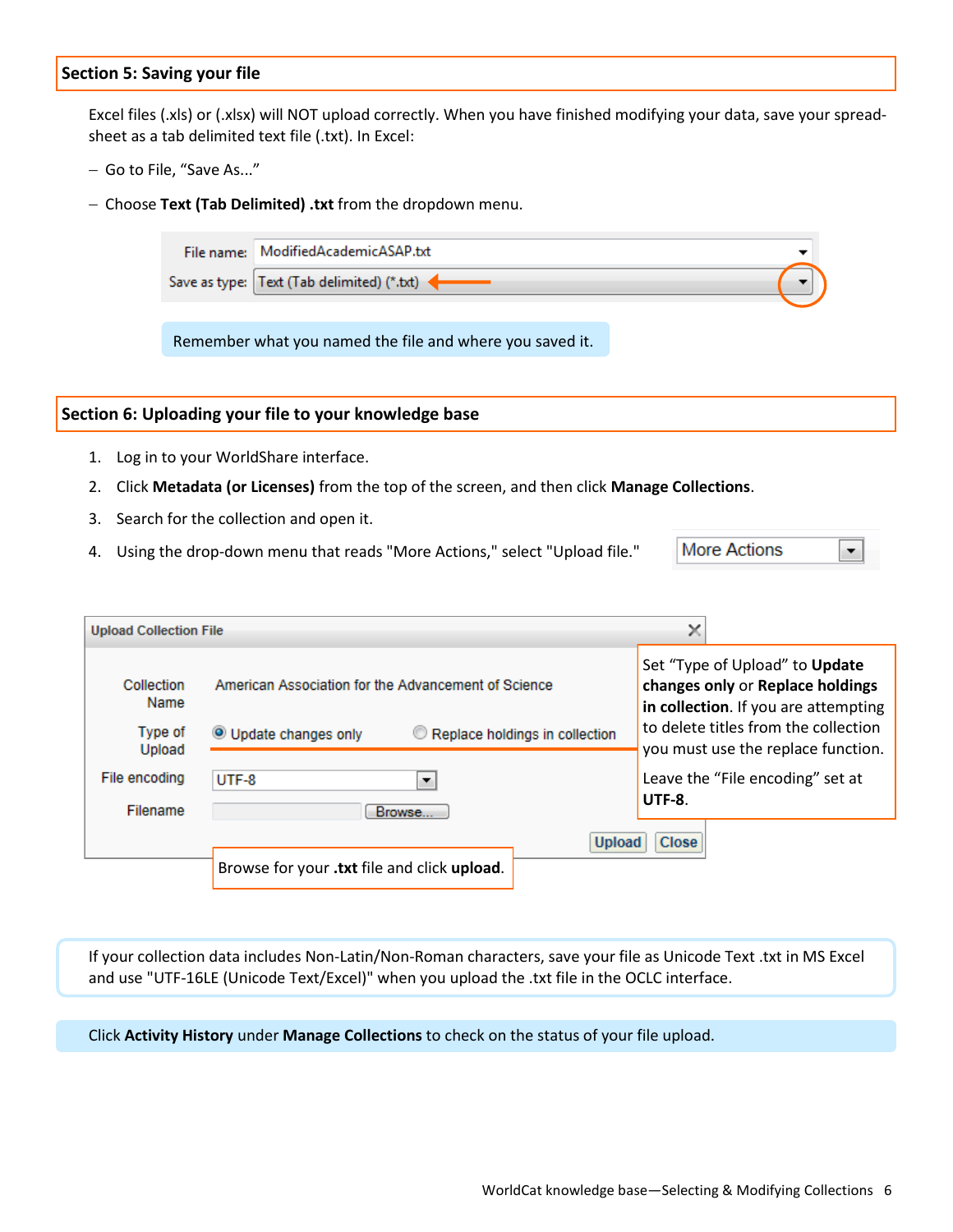## **Section 7: ACTION Column Values**

Each row of your collection data spreadsheet must have a value in the ACTION column. The value you choose serves as instructions for OCLC on how to handle your data, i.e., what information OCLC will or will not update in the future when we get new information from a provider.

When you download a collection, the ACTION column may have the value "raw." You will need to change the value for each of the rows in your spreadsheet. Change the value to "select" in any rows where you have not made changes.

| oclc collection id | oclc entry id | <b>ACTION</b> |  |
|--------------------|---------------|---------------|--|

# **Action Column Values**

The value you supply in the ACTION column has an impact on how a record will be treated as OCLC updates your knowledge base in the future.

- **Select** Use for rows of titles/title data where you did not make changes. Likewise, use when you deleted some rows of titles/title data for a collection but did not make changes to the data for the titles that remain. OCLC will preserve your subset of titles and will update URLs, coverage data and other information for your titles when we receive changes from the provider.
- **Covoverlay** Use when you have modified coverage information. OCLC will preserve your specific coverage information and will update information other than coverage if we receive updated information from the database provider.
- **Overlay**  Use when modifying information other than coverage. None of your data will be changed when OCLC receives updated information from the database provider. Using Overlay in your ACTION column means that we will not change any of the data in that row.

|                    |         | R                                |
|--------------------|---------|----------------------------------|
| <b>ACTION</b>      |         | oclc_collection_id oclc_entry_id |
| select             | 6944996 | credo.ebooks13                   |
| select             | 6944998 | credo.ebooks13                   |
| 6945002 covoverlay |         | credo.ebooks13                   |
| 6945000 covoverlay |         | credo.ebooks13                   |
| select             | 6945005 | credo.ebooks13                   |
| select             | 6945014 | credo.ebooks13                   |
| بمامع              | 6945019 | crado abooks12                   |

Include a value for each row in the ACTION column. You may use different values in the same spreadsheet.

When reporting problems, email [support@oclc.org.](mailto:support@oclc.org) Include your Registry ID. If possible, include a proxy login that will allow us to access full text. To diagnose and resolve issues, our support team needs to be able to see the full text for articles and books.